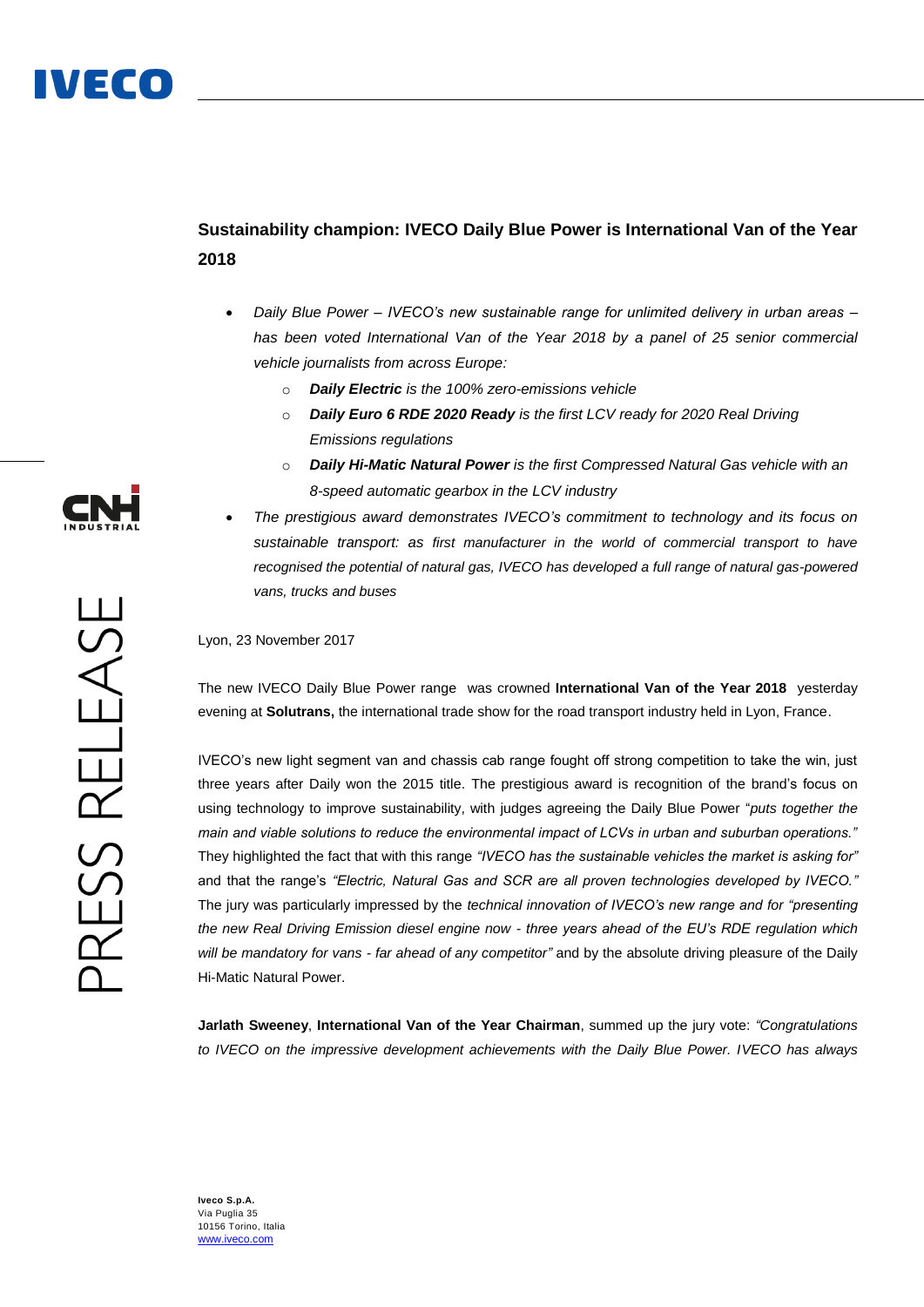## IVECO

*been on the forefront of sustainability in the LCV segment. The new Daily Blue Power range confirms this position."*

Receiving the award, **Pierre Lahutte, IVECO Brand President**, commented: *"In the year of its 40th anniversary, the Daily has been elected as the "International Van of the Year" for the third time. Beyond the acclaimed and successful product, this award recognizes the tremendous efforts made by IVECO to decisively contribute to the battle for clean air in our cities and CO<sup>2</sup> emission reductions. Daily Blue Power in its electric, natural gas and most advanced diesel versions, is the first and only vehicle to offer three choices that anticipate regulations increasingly impacting access to urban centres. This secures our customers' investment and gives them the competitive advantage they need to develop their sustainable businesses."*

Launched internationally in October 2017, the Daily Blue Power range is **unique in the market** for offering customers **freedom of choice** between **three different technologies** to match the specific requirements of their mission and business. The line-up includes:

**Daily Electric:** a zero-emissions vehicle designed to operate in cities with the strictest traffic restrictions, offering an extended range of up to 200 km in real urban conditions and battery performance optimised for all weathers. Its fast charge setting of just 2 hours is complemented by an Eco-Power driving mode and regenerative braking feature which further enhances efficiency.

**Daily Euro 6 RDE 2020 Ready:** the most advanced diesel-powered LCV on the market, and the first to be tested and verified for Real Driving Emissions (RDE). This model anticipates the challenging 2020 environmental targets with a solution verified independently by the Netherlands Organisation for Applied Scientific Research (TNO), and available to buy today.

Power comes from a right-sized engine, IVECO's 2.3-litre F1A, which was fully re-engineered in 2016 and offers a higher displacement than other manufacturers, delivering greater durability and naturally low real driving NOx emissions. The Daily Euro 6 RDE 2020 Ready is also extremely fuel efficient: it uses up to 7% less fuel compared to the current version thanks to its Start&Stop system and Michelin Agilis+ eco-tyres.

**Daily Hi-Matic Natural Power:** the industry's first compressed natural gas-powered LCV with the classexclusive 8-speed automatic gearbox, which delivers absolute driving pleasure. This extremely quiet urban vehicle delivers the robustness, performance and reliability that Daily is best known for, together with greater comfort and a 2.5% fuel economy advantage versus a manual transmission, together with reduced emissions and best-in-class driveability.

Its 3-litre F1C engine generates 136 hp to deliver best-in-class torque of 350 Nm, producing 76% less particulate matter (PM) and 12% less NOx emissions than its Euro VI 3.0-litre diesel equivalent. In real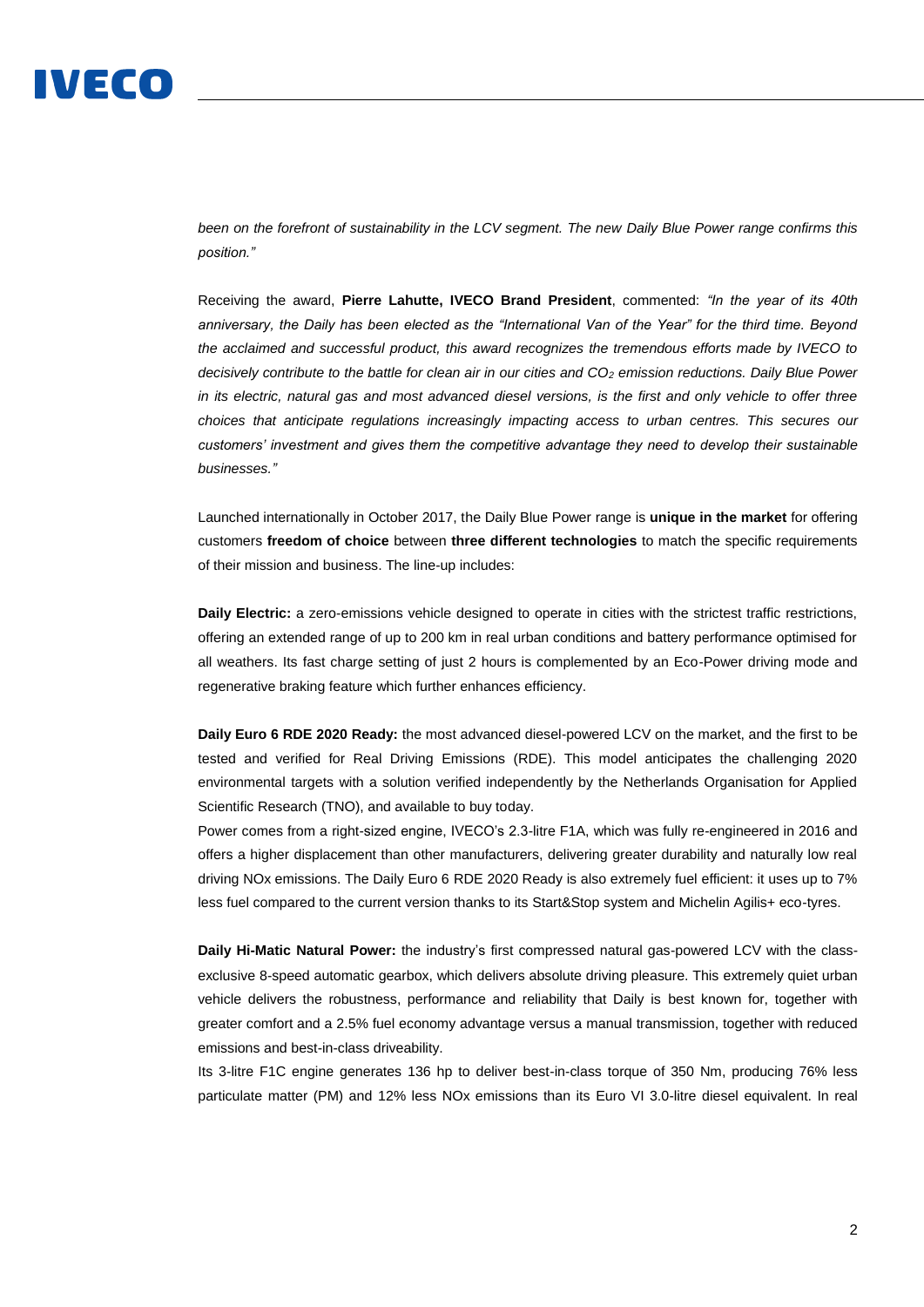urban driving conditions,  $CO<sub>2</sub>$  emissions are normally 3% lower than diesel – but this rises to 5% thanks to the advanced Hi-Matic transmission. If bio-methane is used,  $CO<sub>2</sub>$  emissions are close to zero, with a 95% reduction.

## **Your partner for sustainable transport**

IVECO's product strategy is to provide customers with vehicles that enable them to be more sustainable, for both the environment and their bottom line.

The company was the first manufacturer in the world of commercial transport to recognise the potential of natural gas – foresight that saw IVECO develop a full range of natural gas-powered vans, trucks and buses. IVECO is still **the only manufacturer to offer a full range of natural gas-powered models**, with more than 22,000 IVECO gas-powered vehicles sold to-date.

Earlier this year IVECO was named **NGV Global Industry Champion 2017** by the International Association for Natural Gas Vehicles, in recognition of its commitment to the natural gas sector and for its efforts in developing the CNG and LNG markets. IVECO was also the only truck manufacturer to be shortlisted for an award at the 6<sup>th</sup> annual European Gas Awards of Excellence 2017, which saw the brand named in the "Project of the Year" category for its vision for sustainable heavy duty transport that led to the development of the first natural gas powered truck for long-distance haulage.

IVECO also won two of the three **"Sustainable Truck of the Year 2017"** awards, with the Eurocargo CNG being victorious in the DISTRIBUTION category and the Daily Electric in the VAN category. For the second year running, the Daily has won the **"Sustainable Truck of the Year 2018"** title in the van category with the new Daily Hi-Matic Natural Power thanks to "*its drive towards greater sustainability, with continued updates and improvements both on a small and large scale"*.

IVECO BUS was also recently awarded for its sustainability: the Crossway LE Natural Power recently received the **"Sustainable Bus Award" in the Intercity category.**

## **IVECO**

*IVECO is a brand of CNH Industrial N.V., a World leader in Capital Goods listed on the New York Stock Exchange (NYSE: CNHI) and on the Mercato Telematico Azionario of the Borsa Italiana (MI: CNHI). IVECO designs, manufactures and markets a wide range of light, medium and heavy commercial vehicles, off-road trucks, and vehicles for applications such as off-road missions.* 

*The brand's wide range of products include the Daily, a vehicle that covers the 3 – 7.2 ton vehicle weight segment, the Eurocargo from 6 – 19 tons, the Trakker (dedicated to off-road missions) and the Stralis,*